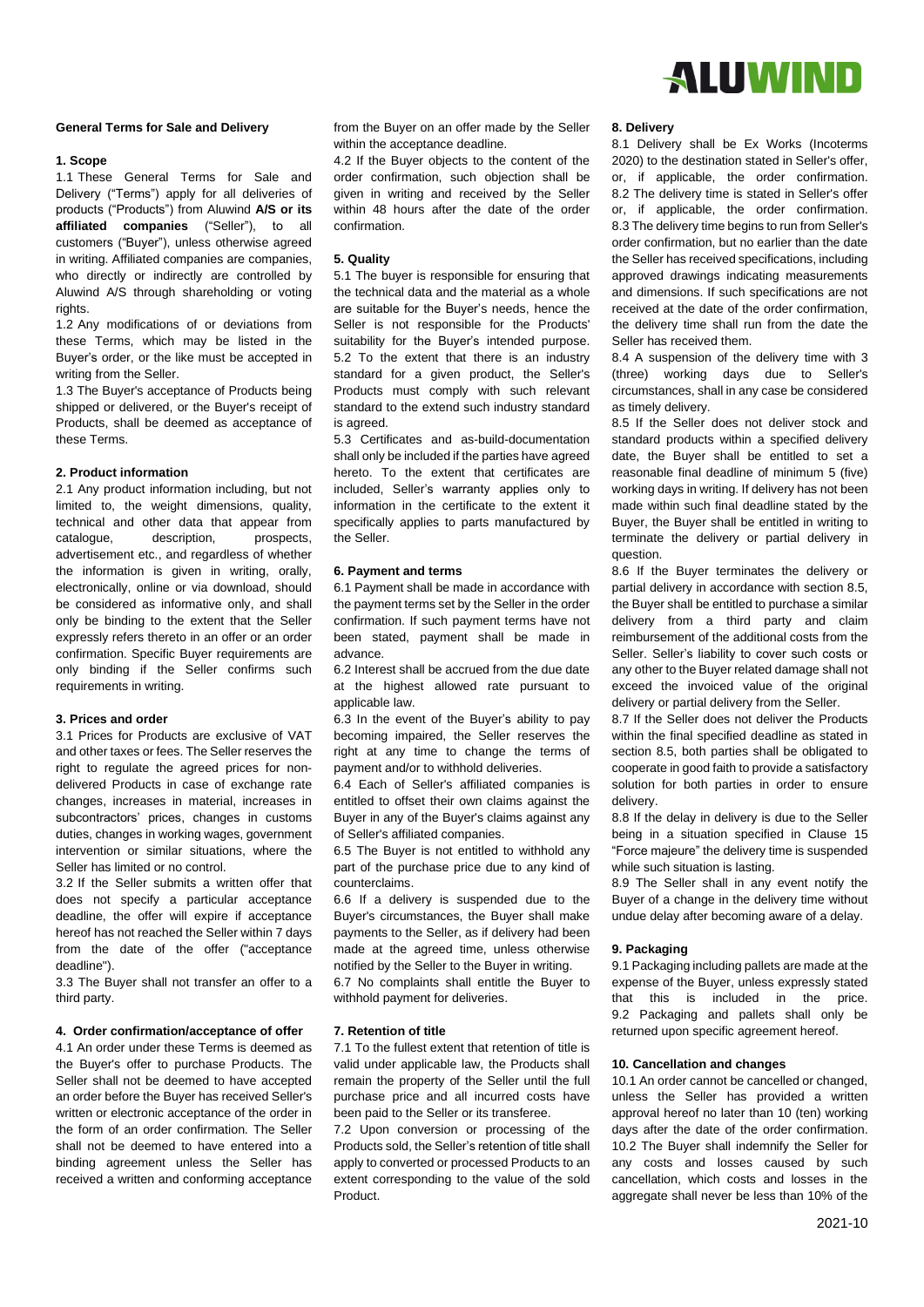

agreed purchase price for the cancelled Products excl. value added tax.

# **11. Product variations**

11.1 The Seller reserves the right, without notice, to make variations to the agreed specifications if this can be done without significant disadvantage for the Buyer.

# **12. Duty of inspection and claim**

12.1 Upon receipt, the Buyer shall immediately conduct such examination of the Products sold, which proper business purposes demands. If the delivery is insufficient or inadequate, the Buyer shall immediately hereafter notify the Seller.

12.2 In case of transport damages or other visible damages, the damages in question must be documented by making a note of this on the consignment note upon receipt of the **Products** 

12.3 If the Buyer later becomes aware of defects which, despite careful examination, could not be found upon delivery, the Buyer shall immediately notify the Seller after finding such defects.

12.4 Notwithstanding section 12.3, the Buyer shall claim defects no later than 6 (six) months after delivery.

12.5 If the Buyer does not immediately notify the Seller, as stated in this Clause 12, the Buyer shall be barred from raising any claim against the Seller for the defects or insufficiency in question.

# **13. Liability for defects**

13.1 In the event of a legitimate and timely claim pursuant to these Terms, the Seller shall at Seller's own option remedy the defect by either replacement or repair. Such remedy shall be arranged for without undue delay and shall be completed within a reasonable time. Remedy is generally made at the location of the defective Product with the exceptions provided in this Clause 13. The Buyer shall send the defective part or Product to the Seller upon request and the Buyer shall be responsible for proper packaging and shipping of the defective part or Product. If remedy has been made, the Buyer shall have no further claims against the Seller for the defective Product. The Seller shall obtain ownership of Products which have been replaced/returned.

13.2 The Buyer shall bear additional costs related to the repair of defects and incurred by the Seller as a result of the defective Products being located at a place other than the place of delivery. If a disassembly or an assembly result in interference with anything else than the Products, the work and the related costs shall be made on the Buyer's own account.

13.3 In the event of a complaint from the Buyer being unwarranted, any work or deliveries made by and other expenses incurred on the Seller for remedial efforts shall be compensated by the Buyer.

13.4 If the Seller does not fulfill its remedial obligations within a reasonable period, the Buyer shall be entitled to in writing set a reasonable final deadline for remedy of minimum 10 (ten) working days. To the extent that remedy has not been made within this deadline, the Buyer may at its own option: 1) order new parts/Products at the expense of the Seller, but at the Buyer's own risk, provided that the Buyer does this in a reasonable and fair manner and that the costs does not exceed the price, which the Buyer originally paid the Seller for the Product/Product part in question; or 2) demand a pro rata reduction of maximum 15% of the agreed purchase price for the Product/Product part in question. Where the defect is so substantial as to significantly deprive the Buyer of the benefit of the agreement as regards the Product or a substantial part of it, the Buyer may terminate the agreement by notice in writing to the Seller in respect of such part of the Product as cannot in consequence of the defect be used as intended by the parties.

13.5 If the Buyer terminates the partial agreement pursuant to section 13.4, the Buyer shall have the right to claim compensation for the Buyer's costs related to a covering purchase. However, such compensation may not exceed the original price which the Buyer paid the Seller for the partial agreement in question.

13.6 Seller's liability applies for 12 (twelve) months from the date of delivery. For returned, replaced or repaired parts, Seller's liability for defects applies for 12 (twelve) months from the date of the compensating delivery, replacement or repair, not exceeding 24 (twenty-four) months from the original delivery date.

## **14. Limitation of liability**

14.1 The Seller shall only be liable for documented direct loss. Hence, the Seller shall not be liable for any of the following types of loss or damage that may arise from or in relation to an agreement covered by these Terms: 1) any loss resulting from loss of production, profit, revenue, goodwill or expected savings, or 2) any loss or destruction of data; or 3) any other consequential damage or indirect loss arising from delays or defects of the sold Products.

14.2 Seller's liability for loss or damage arising from or in continuation of an agreement governed by these Terms shall be limited to the total amount invoiced by the Seller to the Buyer for the agreement in question however maximum EUR 100.000

14.3 The limitations in section 14.1 and 14.2 shall not apply in the event of Seller's gross negligence or willful misconduct.

14.4 The Seller cannot be held responsible for advice given to the Buyer in connection with drawings or the drawing up of projects unless consulting is covered by section 24

## **15. Force majeure**

15.1 The following circumstances shall involve exemption from liability, if they prevent the Seller from fulfilling the agreement or renders the performance unreasonably onerous for the Seller: work conflicts and any other circumstance beyond Seller's reasonable control, such as fire, war, terrorism, mobilization or unforeseen military calls of equivalent magnitude, requisition, seizure, currency restrictions, insurgency and unrest, international blockade, lack of transport options, general product disability, power restrictions, extraordinary intervention by EU authorities or other authorities, public regulations, pandemic diseases and missing or delayed deliveries from sub-contractors due to some of the circumstances mentioned in this paragraph.

15.2 The in section 15.1 stated circumstances occurring prior to the submission of an offer or the agreement shall only exempt the Seller from liability if such circumstance's influence on the performance of the agreement could not be foreseen at the time of the agreement. 15.3 Should the in section 15.1 stated circumstances afflict the Buyer, the Buyer shall cover Seller's costs related to securing and protecting the Products during the existence of such circumstance.

15.4 If the performance of the agreement is prevented for more than 3 (three) months due to circumstances stated in section 15.1, the parties shall be entitled to cancel the nonfulfilled part of the agreement without any compensation.

15.5 Both the Seller as well as the Buyer are obliged to notify the other party without undue delay after a circumstance pursuant to section 15.1 occurs.

## **16. Product liability**

16.1 The Seller shall not be liable for any damage to property caused by the Product after it has been delivered and whilst it is in the possession of the Buyer. Nor shall the Seller be liable for any damage to products manufactured by the Buyer or to Products of which the Buyer's products form a part. The Seller shall only be liable for Products to the extent that such liability is provided by applicable mandatory product liability provisions.

16.2 Seller's liability is limited as stipulated in Clause 14 "Limitation of Liability".

16.3 The Seller shall only be liable for the injured party; hence the Buyer cannot raise any claims against the Seller for loss incurred in connection with product liability claims raised against the Buyer.

16.4 If the injured party makes a product liability claim against the Seller, the Seller reserves the right to be indemnified by the Buyer to the extent that the claim is not caused by defects in the Products or Seller's negligence.